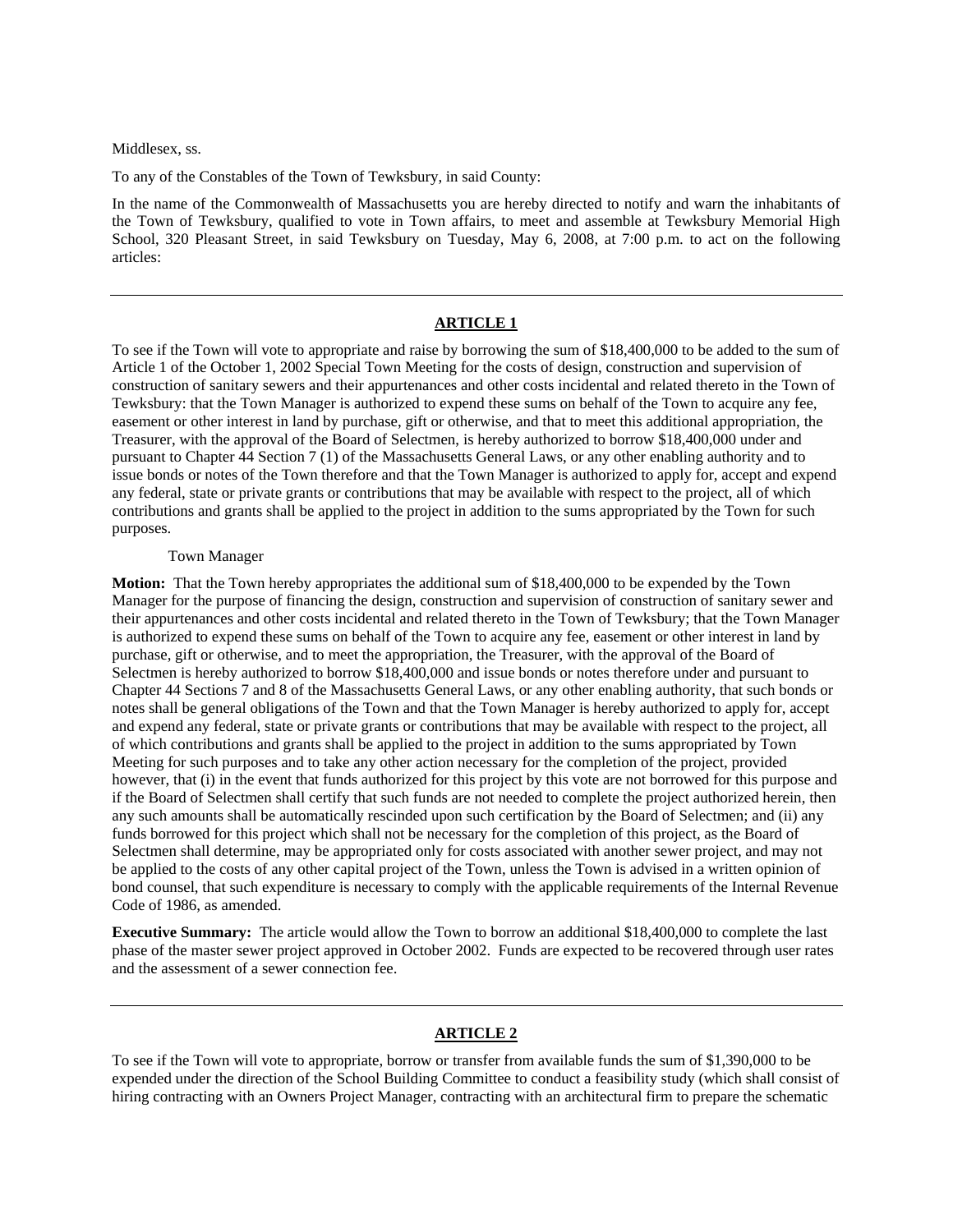designs and contracting with a Construction Manager at Risk) for the proposed project at Tewksbury Memorial High School (Map 46 Lot 32) consisting of 55.49 acres located at 320 Pleasant St, Tewksbury MA, for which feasibility study the Town may be eligible for a grant from the Massachusetts School Building Authority (MSBA). The MSBA's grant program is a non-entitlement, discretionary program based on need, as determined by the MSBA, and any costs the Town incurs in connection with the feasibility study in excess of any grant approved and received from the MSBA shall be the sole responsibility of the Town.

**Motion:** That the Town of Tewksbury appropriates the sum of \$1,390,000 for the Tewksbury Memorial High School, 320 Pleasant St Tewksbury MA feasibility study, said sum to be expended under the direction of the School Building Committee, and to meet said appropriation authorize the Treasurer, with the approval of the Board of Selectmen, to borrow said sum under Massachusetts General Law Chapter 44, or any other enabling authority, provided that the Town of Tewksbury acknowledges that the Massachusetts School Building Authority's grant program is a non-entitlement, discretionary program based on need, as determined by the MSBA, and any costs the Town of Tewksbury incurs in excess of any grant approved by and received from the MSBA shall be the sole responsibility of the Town of Tewksbury and further provided that the amount of borrowing authorized pursuant to this motion shall be reduced by any amounts received or expected to be received from the MSBA.

### School Building Committee

**Executive Summary:** This article authorizes the Town to borrow \$1,390,000 to fund an MSBA feasibility study for the Tewksbury Memorial High School. No funds will be expended by the Town until the MSBA approves the feasibility study so that the Town may be reimbursed 51.42 percent of the MSBA's approved amount for the feasibility study.

The feasibility study will determine whether the Town can be eligible for an MSBA construction grant to construct a new high school, renovate and add to the existing high school or renovate the existing high school. The funds will be used to hire an Owners Project Manager, which is required under Chapter 149 of the Massachusetts General Law and who would assist the School Building Committee throughout the project to manage the project; an architectural firm to prepare schematic designs so that there is greater certainty in the projected construction costs as MSBA will not revise the grant amount once the Project Scope and Budget Agreement has been signed. The School Building Committee may hire a general contractor based on qualifications and who would have some risk in the project versus the former model where the contractor was selected most often on its bid amount and there were no incentives on the contractor to control costs.

# **ARTICLE 3**

To see if the Town will accept the provisions of Chapter 43D of the Massachusetts General Laws as amended pursuant to Section 11 of chapter 205 of the acts of 2006, and to approve the filing of an application with the Interagency Permitting Board for the designation of land at Map 114, Lot 1 and 2, (49.44 acres), Map 109, Lot 76 (25.34 acres) and Map 115, Lot 1 (0.41 acres) and Lot 2 (11.76 acres) as a Priority Development Site, or take any other action in relation thereto.

#### Economic Development Committee

**Executive Summary:** The purpose of this article is to designate the area of the Highway Corridor Overlay District (land formerly designated as the Mills mall proposal, now owned by Simon and RJ Kelly) as a Priority Development Site (PDS) under MGL Chapter 43D. Simon is currently considering a lifestyle center, however, any proposed change from the "Mills" proposal will require a Zoning by-law change plus any non-single family/non-40B development on these parcels will still require an interchange with I-93 to be permitted. The adoption of this article does not change current zoning for these land areas, this is not a zoning article. By designating this area as a PDS, the Town will avail itself up to \$150,000 for the development of design guidelines, infrastructure analysis, legal agreements, and land use and permitting requirements. The Town will be working with Andover, Wilmington, property owners and stakeholders in this area of Town where there is a proposed interchange off of I-93. Both Towns are also seeking PDS sites in the vicinity on the Westside of I-93 with access limited to the construction of an interchange.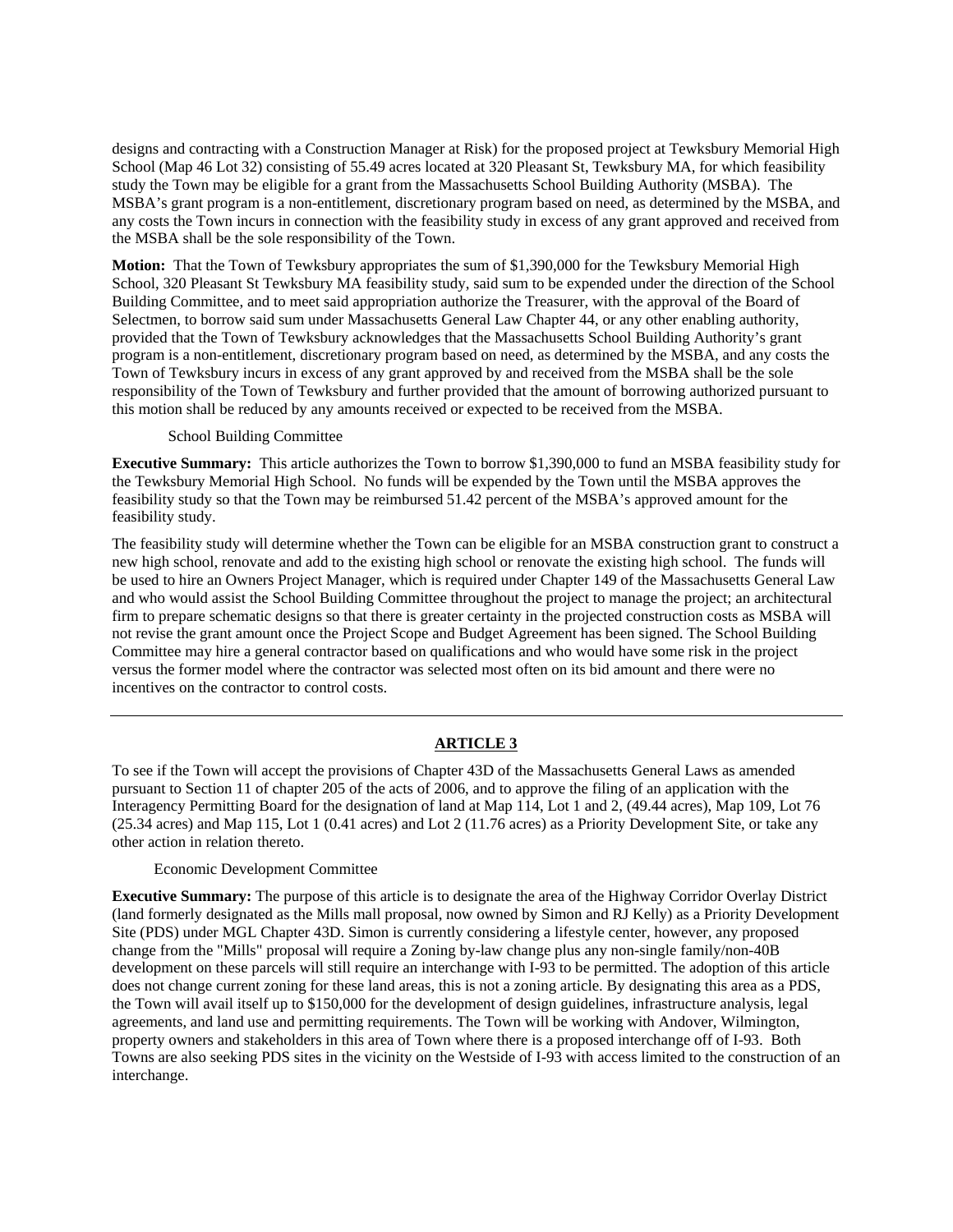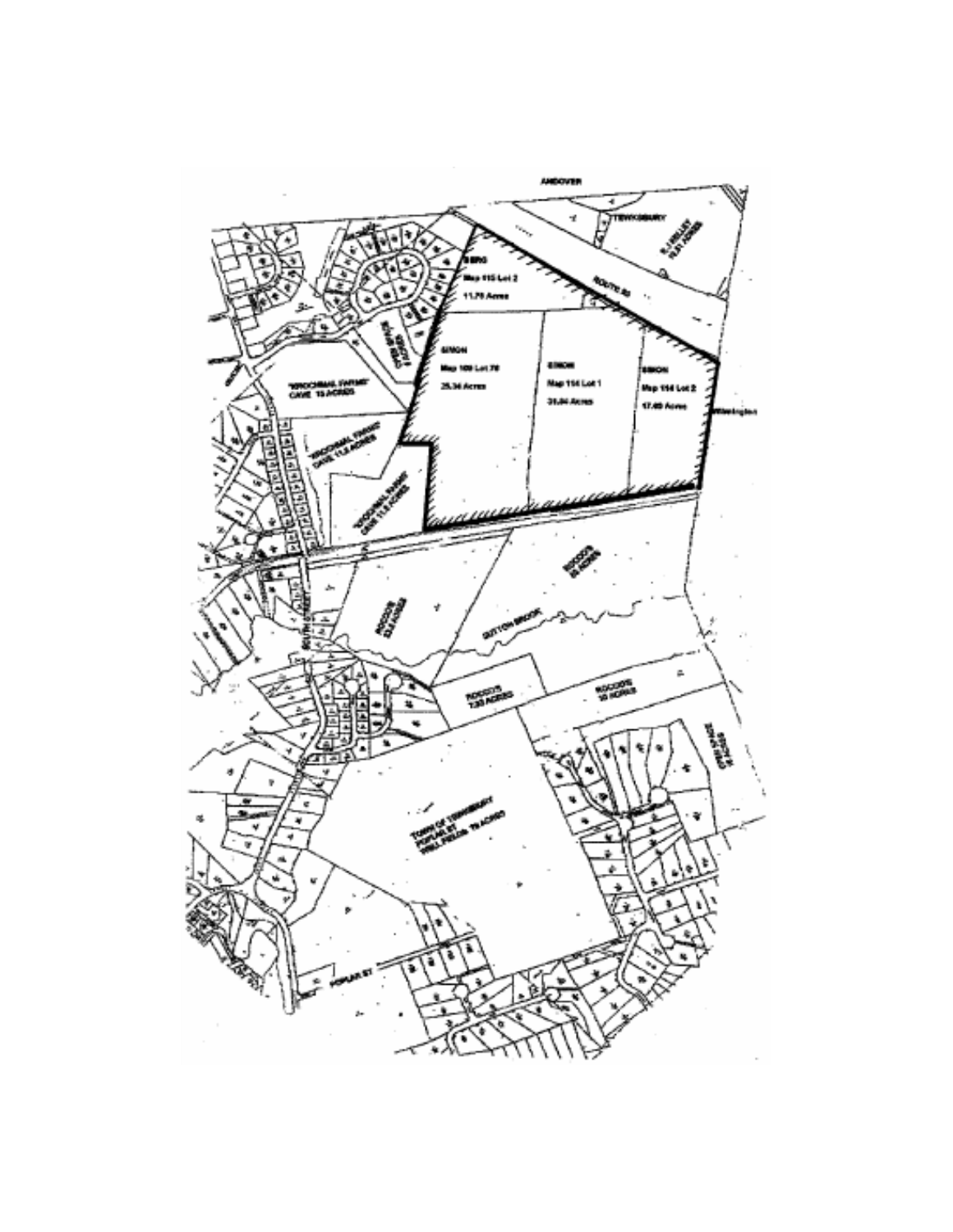# **ARTICLE 4**

To see if the Town will vote to amend the Tewksbury Zoning Bylaw, Section 4148 as adding the word "minimum" before the word "lot" and adding "area required in the district the "lot" is located" after the word "lot" so that 4148 reads as follows:

**4148.** Not less than 50% of any minimum lot area required in the district the lot is located shall be contiguous uplands as defined by M.G.L. c. 131, s. 40. Proposed structures shall be located on said uplands.

Planning Board

**Executive Summary:** This amendment is to clarify that the 50% uplands requirement applies to the minimum lot area for the district the lot is located in.

#### **ARTICLE 5**

To see if the Town will vote to approve the sum of \$17,020.53 to pay outstanding bills of a previous fiscal year and that to raise this appropriation the Town will vote to transfer \$17,020.53 from General Fund free cash or take any other related action.

| Fire-Operating                  |                             |                |
|---------------------------------|-----------------------------|----------------|
| <b>Energy Utilities</b>         | Direct Energy               | \$<br>121.48   |
|                                 |                             | \$<br>118.48   |
|                                 |                             | \$<br>47.99    |
|                                 |                             | \$<br>956.25   |
|                                 |                             | \$<br>284.94   |
|                                 |                             | \$<br>41.99    |
|                                 |                             | \$<br>469.40   |
| Dept of Public Works<br>Highway |                             |                |
| Road Resurfacing                | Felix Marino                | \$4,829.18     |
|                                 | Felix Marino                | 1,216.80<br>\$ |
|                                 | Felix Marino                | \$<br>568.35   |
| Fleet                           |                             |                |
| Machinery                       | Vernon's Auto Body          | \$2,117.75     |
| Treasurer/Collector             |                             |                |
| <b>Professional Services</b>    | Middlesex Retirement System | \$6,247.92     |
| Total                           |                             | \$17,020.53    |
|                                 |                             |                |

Town Manager

**Executive Summary:** According to Massachusetts General Law bills that are late must be approved by Town Meeting before payment. This article will authorize the bill to be paid and allow transfers to cover the amount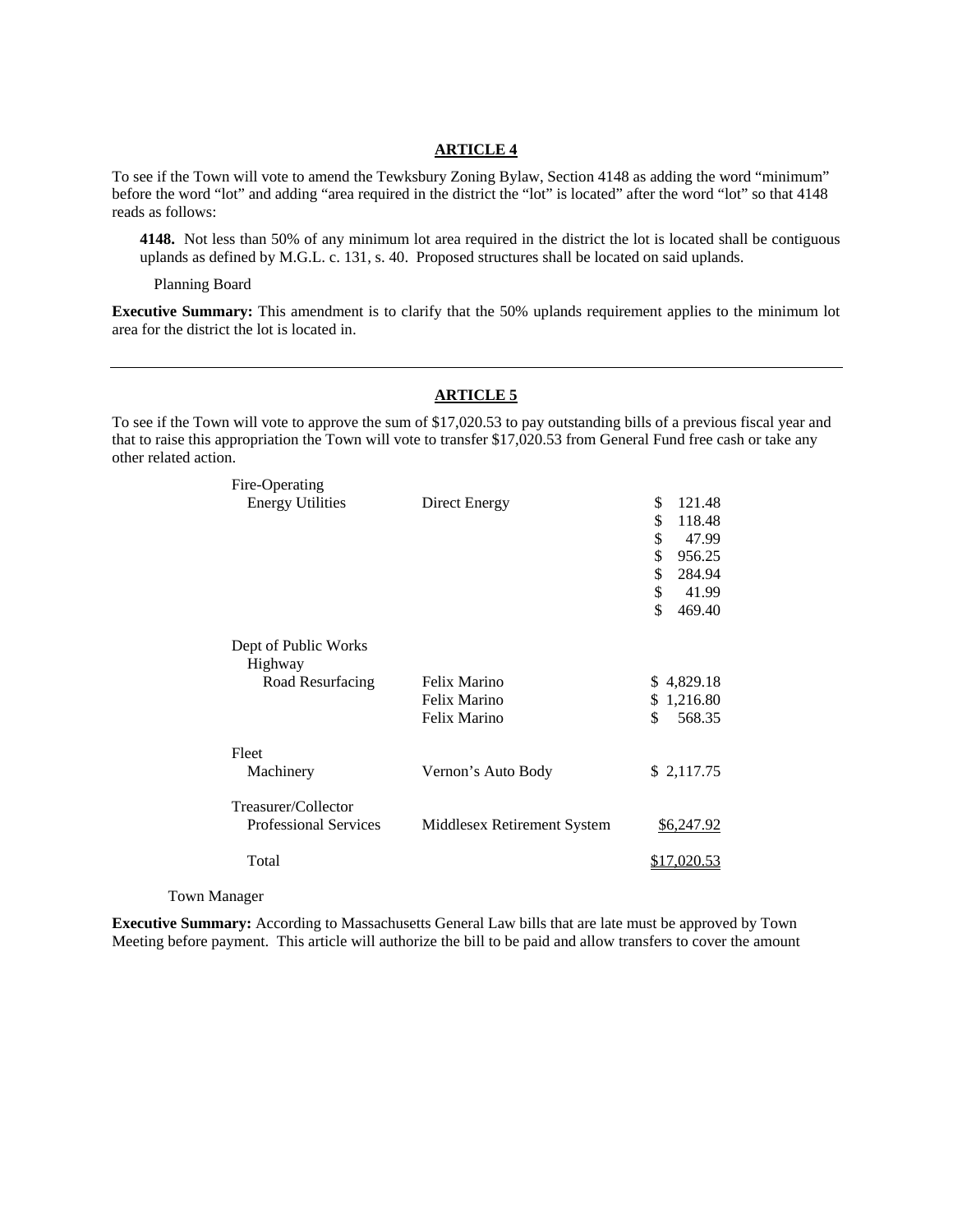# **ARTICLE 6**

To see if the Town will vote to transfer the following sums or take any action related thereto:

| FROM:                     |           | TO:                         |           |
|---------------------------|-----------|-----------------------------|-----------|
| Cable TV-Operating        | \$9,408   | School-Salaries             | \$9,408   |
| <b>PRRB Salary Escrow</b> | \$41,995  | Veterans-Aid                | \$25,000  |
| Planning – Salaries       | \$5,000   | Fire – Salaries             | \$30,000  |
| Library - Salaries        | \$35,000  | Comp Serv-Capital           | \$14,500  |
| Unemployment              | \$5,000   | Medicare                    | \$12,000  |
| Liability Ins             | \$ 3,500  | <b>Town Clerk Operating</b> | \$1,995   |
| GF Free Cash              | \$40,000  | Occupational                | \$47,000  |
| Total                     | \$139,903 | Total                       | \$139,903 |

Town Manager

**Executive Summary:** This article is a regular Special Town Meeting article where the Town transfers funds from accounts with a projected surplus to accounts with a projected deficit.

## **ARTICLE 7**

To see if the Town will vote to appropriate \$2,200 from available funds and authorize the Town Manager to acquire or purchase or by taking by eminent domain or otherwise, in fee simple and/or by easement or other interest in land along Andover Street, Westland Drive and New Jersey Road as shown on plans entitled "Utility Easement Plan, Andover Street Tewksbury Massachusetts", "Utility Easement Plan, New Jersey Road Tewksbury Massachusetts" and "Utility Easement Plan, Westland Drive Tewksbury Massachusetts" prepared by Chas. H. Sells, Inc. for the Town of Tewksbury dated March 10, 2008, for the purpose of performing improvements on existing sewer pump stations, which plans are to be recorded at the Middlesex Registry of Deeds as follows:

# ANDOVER STREET LEGAL DESCRIPTION "PERMANENT UTILITY EASEMENT AREA "A"

A CERTAIN EASEMENT LOCATED ON THE NORTHERLY SIDELINE OF ANDOVER STREET IN THE TOWN OF TEWKSBURY, MIDDLESEX COUNTY, MASSACHUSETTS. SAID EASEMENT LOCATED ON TEWKSBURY TAX MAP 67 LOT 6 AND BEING SHOWN AS "SEWER EASEMENT AREA "A" ON PLAN ENTITLED "UTILITY EASEMENT PLAN ANDOVER STREET TEWKSBURY, MASSACHUSETTS", PREPARED BY CHAS H. SELLS, INC. AND DATED MARCH 6, 2008.

SAID EASEMENT BEING FURTHER DESCRIBED AS FOLLOWS:

BEGINNING AT A POINT LOCATED AT THE SOUTHEASTERLY CORNER OF LOT 6 TAX MAP 67 AND THE EASEMENT DESCRIBED HEREON.

N 89º31'43" W TWENTY THREE AND 23/100 FEET (23.23') TO A POINT; THENCE,

N 00º28'17" E SIXTY TWO AND 39/100 FEET (62.39') TO A POINT ALONG THE TEWKSBURY AND ANDOVER TOWNLINE; THENCE ALONG THE TEWKSBURY AND ANDOVER TOWNLINE,

S 57º09'09" E TWENTY SEVEN AND 50/100 FEET (27.50') TO A POINT AT LAND NOW OR FORMERLY THE TOWN OF TEWKSBURY; THENCE,

ALONG THE LAND NOW OR FORMERLY THE TOWN OF TEWKSBURY,

S 00º28'20" W FORTY SEVEN AND 66/100 FEET (47.66') TO THE POINT OF BEGINNING.

SAID "PERMANENT UTILITY EASEMENT AREA "A" CONTAINS 1,278.00 S.F. MORE OR LESS.

ANDOVER STREET LEGAL DESCRIPTION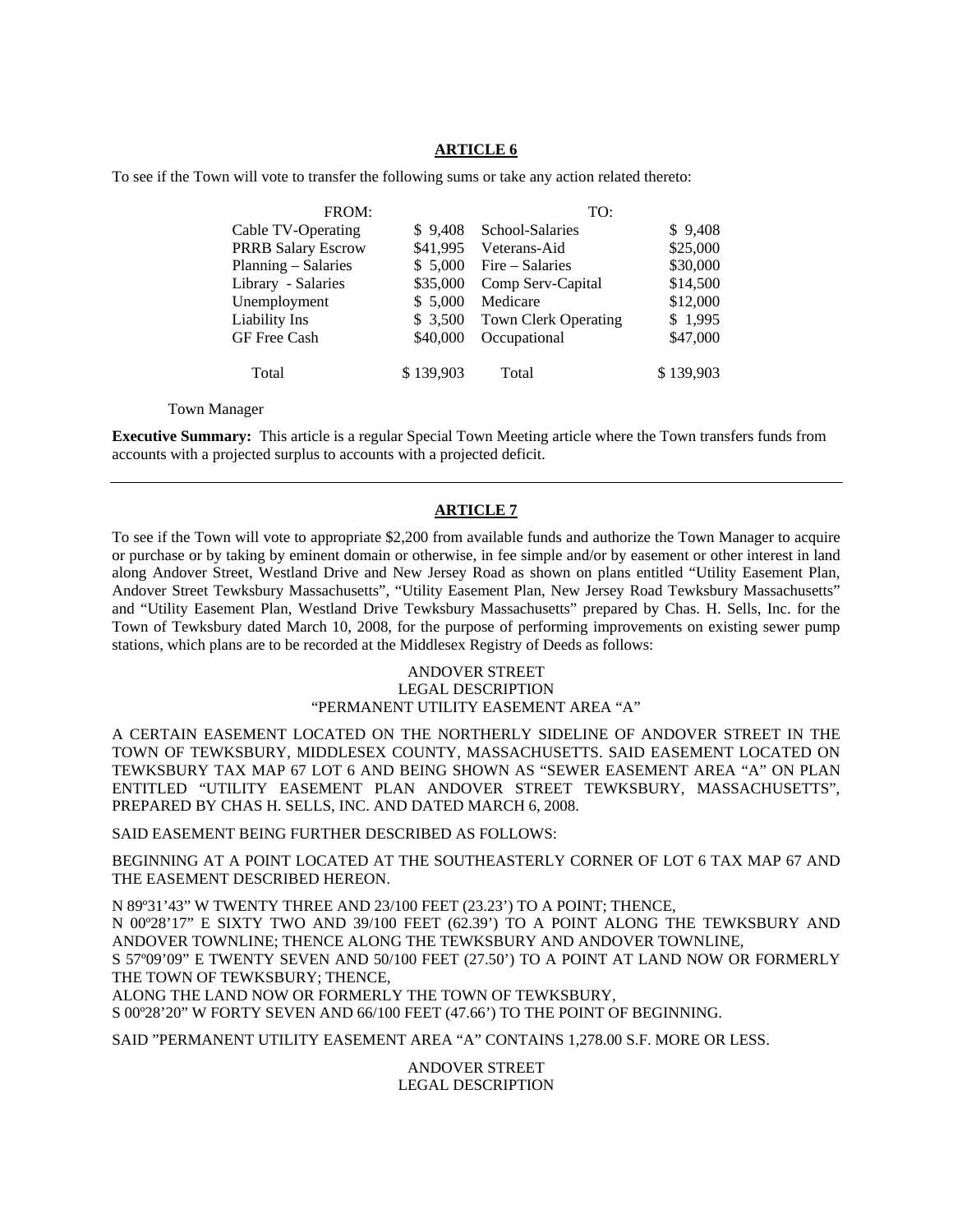### "PERMANENT UTILITY EASEMENT AREA "B"

A CERTAIN EASEMENT LOCATED ON THE NORTHERLY SIDELINE OF ANDOVER STREET IN THE TOWN OF TEWKSBURY, MIDDLESEX COUNTY, MASSACHUSETTS. SAID EASEMENT LOCATED ON TEWKSBURY TAX MAP 67 LOT 4 AND BEING SHOWN AS "SEWER EASEMENT AREA "B" ON PLAN ENTITLED "UTILITY EASEMENT PLAN ANDOVER STREET TEWKSBURY, MASSACHUSETTS", PREPARED BY CHAS H. SELLS, INC. AND DATED MARCH 6, 2008.

SAID EASEMENT BEING FURTHER DESCRIBED AS FOLLOWS:

BEGINNING AT A POINT LOCATED AT THE SOUTHEASTERLY CORNER OF LOT 4 TAX MAP 67 AND THE EASEMENT DESCRIBED HEREON.

N 89º36'30" W SEVENTY FIVE AND 01/100 FEET (75.01') TO A POINT LOCATED AT THE SOUTHEASTERLY CORNER OF LAND NOW OR FORMERLY JANICE J. ZECCO; THENCE,

NORTHERLY ALONG SAID LAND, N 00º28'20" E FORTY SEVEN AND 66/100 FEET (47.66') TO A POINT ALONG THE TEWKSBURY AND ANDOVER TOWNLINE; THENCE,

SOUTHERLY ALONG THE TEWKSBURY AND ANDOVER TOWNLINE,

S 57º09'09" E EIGHTY EIGHT AND 81/100 FEET (88.81') TO THE POINT OF BEGINNING.

SAID "PERMANENT UTILITY EASEMENT AREA "B" CONTAINS 1,787.00 S.F. MORE OR LESS.

ANDOVER STREET LEGAL DESCRIPTION "TEMPORARY ACCESS EASEMENT"

A CERTAIN EASEMENT LOCATED ON THE NORTHERLY SIDELINE OF ANDOVER STREET IN THE TOWN OF TEWKSBURY, MIDDLESEX COUNTY, MASSACHUSETTS. SAID EASEMENT LOCATED ON TEWKSBURY TAX MAP 67 LOT 6 AND BEING SHOWN AS "TEMPORARY ACCESS EASEMENT" ON PLAN ENTITLED "UTILITY EASEMENT PLAN ANDOVER STREET TEWKSBURY, MASSACHUSETTS", PREPARED BY CHAS H. SELLS, INC. AND DATED MARCH 6, 2008.

SAID EASEMENT BEING FURTHER DESCRIBED AS FOLLOWS:

BEGINNING AT A POINT LOCATED AT THE SOUTHWESTERLY CORNER OF THE EASEMENT DESCRIBED HEREON. SAID POINT IS ONE HUNDRED TWENTY SIX AND 57/100 FEET (126.57') FROM A POINT AT THE SOUTHWESTERLY CORNER OF LOT 6 ON TAX MAP 67.

N 00º28'17" E EIGHTY ONE AND 41/100 FEET (81.41') TO A POINT LOCATED ALONG THE TEWKSBURY AND ANDOVER TOWN LINE; THENCE,

SOUTHERLY ALONG THE TEWKSBURY AND ANDOVER TOWNLINE, S 57º09'09" E THIRTY FIVE AND 52/100 FEET (35.52') TO A POINT; THENCE,

S 00º28'17" W SIXTY TWO AND 39/100 FEET (62.39') TO A POINT LOCATED ALONG THE NORTHERLY SIDELINE OF ANDOVER STREET; THENCE,

NORTHERLY ALONG ANDOVER STREET,

N 89º31'43" W THIRTY AND 00/100 FEET (30.00') TO THE POINT OF BEGINNING.

SAID "TEMPORARY ACCESS EASEMENT" CONTAINS 2,157.00 S.F. MORE OR LESS.

## WESTLAND DRIVE LEGAL DESCRIPTION "PERMANENT UTILITY EASEMENT AREA "A"

A CERTAIN EASEMENT LOCATED ON THE EASTERLY SIDELINE OF WESTLAND DRIVE IN THE TOWN OF TEWKSBURY, MIDDLESEX COUNTY, MASSACHUSETTS. SAID EASEMENT LOCATED ON TAX MAP 64 LOT 14 AND BEING SHOWN AS "PERMANENT UTILITY EASEMENT AREA "A" ON PLAN ENTITLED "UTILITY EASEMENT PLAN WESTLAND DRIVE TEWKSBURY,

MASSACHUSETTS", PREPARED BY CHAS H. SELLS, INC. AND DATED MARCH 10, 2008 AND LAST REVISED ON MARCH 23, 2008.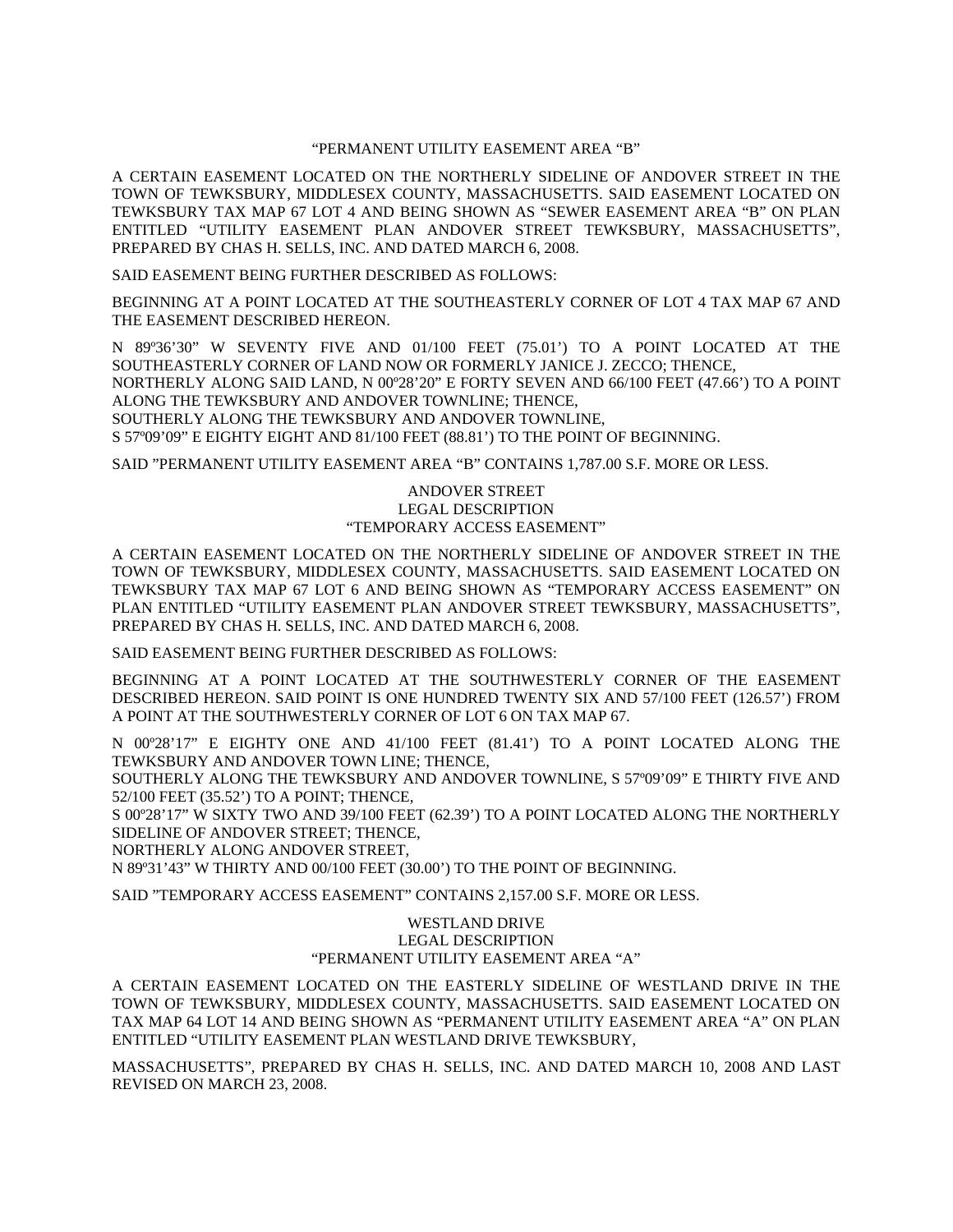SAID EASEMENT BEING FURTHER DESCRIBED AS FOLLOWS:

BEGINNING AT A POINT LOCATED AT THE NORTHWESTERLY CORNER OF TAX MAP 64 LOT 14 AND THE EASEMENT DESCRIBED HEREIN; THENCE,

N 78º08'00" E TWELVE AND 00/100 FEET (12.00') ALONG THE SOUTHERLY SIDELINE OF LAND NOW OR FORMERLY STEVEN C. TSIMTSOS & SUSAN J. DESMOND TO A POINT; THENCE,

ALONG OTHER LAND OF ANN CONLIN AND GARY ANDRIOTAKIS THE FOLLOWING TWO COURSES:

S 11º52'00" E TWENTY SEVEN AND 90/100 FEET (27.90') TO A POINT; S 78º08'00" W TWELVE AND 00/100 FEET (12.00') TO A POINT; THENCE,

ALONG WESTLAND DRIVE N 11º52'00" W TWENTY SEVEN AND 90/100 FEET (27.90') TO THE POINT OF BEGINNING.

SAID "PERMANENT UTILITY EASEMENT AREA "A" CONTAINS 334.76 S.F. MORE OR LESS.

### WESTLAND DRIVE LEGAL DESCRIPTION "PERMANENT UTILITY EASEMENT AREA "B"

A CERTAIN EASEMENT LOCATED ON THE EASTERLY SIDELINE OF WESTLAND DRIVE IN THE TOWN OF TEWKSBURY, MIDDLESEX COUNTY, MASSACHUSETTS. SAID EASEMENT LOCATED ON TAX MAP 64 LOT 13 AND BEING SHOWN AS "PERMANENT UTILITY EASEMENT AREA "B" ON PLAN ENTITLED "UTILITY EASEMENT PLAN WESTLAND DRIVE TEWKSBURY,

MASSACHUSETTS", PREPARED BY CHAS H. SELLS, INC. AND DATED MARCH 10, 2008 AND LAST REVISED ON MARCH 23, 2008.

SAID EASEMENT BEING FURTHER DESCRIBED AS FOLLOWS:

BEGINNING AT A POINT LOCATED AT THE SOUTHWESTERLY CORNER OF LOT 13 TAX MAP 64 AND THE EASEMENT DESCRIBED HEREIN; THENCE,

ALONG WESTLAND DRIVE N 11º52'00" W TWENTY EIGHT AND 83/100 FEET (28.83') TO A POINT; THENCE,

ALONG OTHER LAND OF STEVEN C. TSIMTSOS AND SUSAN J. DESMOND THE FOLLOWING TWO COURSES:

N 78º08'00" E TWELVE AND 00/100 FEET (12.00') TO A POINT; S 11º52'00" E TWENTY EIGHT AND 83/100 FEET (28.83') TO A POINT; THENCE,

ALONG THE NORTHERLY SIDELINE OF LAND NOW OR FORMERLY ANN CONLIN & GARY ANDRIOTAKIS S 78º08'00" W TWELVE AND 00/100 FEET (12.00') TO THE POINT OF BEGINNING.

SAID "PERMANENT UTILITY EASEMENT AREA "B" CONTAINS 345.91 S.F. MORE OR LESS.

# NEW JERSEY ROAD LEGAL DESCRIPTION "TEMPORARY ACCESS EASEMENT"

A CERTAIN EASEMENT LOCATED ON THE NORTHERLY SIDELINE OF NEW JERSEY ROAD IN THE TOWN OF TEWKSBURY, MIDDLESEX COUNTY, MASSACHUSETTS. SAID EASEMENT LOCATED ON TAX MAP 81 LOT 224 AND BEING SHOWN AS "TEMPORARY ACCESS EASEMENT" ON PLAN ENTITLED "UTILITY EASEMENT PLAN NEW JERSEY ROAD TEWKSBURY, MASSACHUSETTS", PREPARED BY CHAS H. SELLS, INC. AND DATED MARCH 10, 2008.

SAID EASEMENT BEING FURTHER DESCRIBED AS FOLLOWS:

BEGINNING AT A POINT LOCATED AT THE SOUTHWESTERLY CORNER OF THE EASEMENT DESCRIBED HEREIN AND ON THE NORTHERLY SIDELINE OF NEW JERSEY ROAD. SAID POINT IS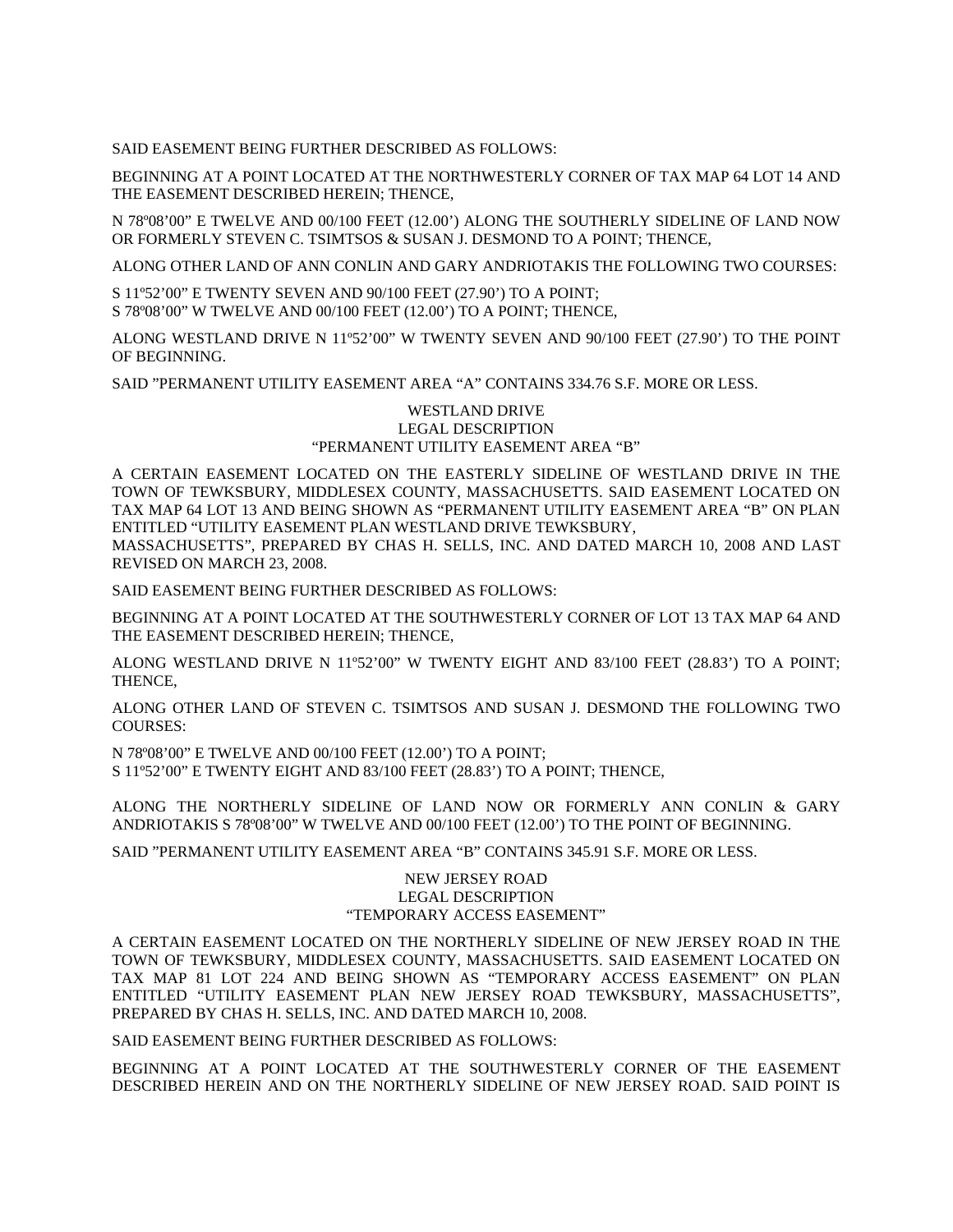ONE HUNDRED FIFTY FIVE AND 00/100 FEET (155.00') FROM A CONCRETE BOUND WITH DRILL HOLE FOUND AT THE SOUTHWESTERLY CORNER OF LOT 224 ON TAX MAP 81; THENCE,

ALONG OTHER LAND OF MICHAEL AND PAULA FARLEY N 28º33'40" E NINETY AND 00/100 FEET (90.00') TO A POINT; THENCE,

ALONG THE LAND NOW OR FORMERLY RICHARD W. FROST AND DENISE LYONS S 61º26'20" E TWENTY FIVE AND 00/100 FEET (25.00') TO A POINT; THENCE,

ALONG OTHER LAND OF MICHEAL AND PAULA FARLEY S 28º33'40" W NINETY AND 00/100 FEET (90.00') TO A POINT; THENCE,

ALONG THE NORTHERLY SIDELINE OF NEW JERSEY ROAD N 61º26'20" W TWENTY FIVE AND 00/100 FEET (25.00') TO THE POINT OF BEGINNING.

SAID "TEMPORARY ACCESS EASEMENT" CONTAINS 2,250.00 S.F. MORE OR LESS.

Said plans and legal description is on file in the office of the Town Clerk and in the Community Development Department in the DPW Building.

Town Manager

**Motion:** That the Town hereby appropriates the sum of \$2,200 to pay the costs for the taking of land and for all other costs incidental and related thereto, the Town Manger is authorized to expend these sums on behalf of the Town to acquire any fee, easement, or other interest in land by purchase, eminent domain, gift or otherwise.

**Executive Summary:** This article allows the Town to acquire temporary and permanent easements of land along Andover Street, Westland Drive and New Jersey Road in order to update the existing sewer pump stations on these areas.

### **ARTICLE 8**

To see if the Town will vote to authorize the board of Selectmen to petition the General Court to enact special legislation authorizing the Town to issue bonds or notes for the purpose of funding the Town's liability attributable to the additional benefits payable under the early retirement incentive programs authorized by the General Court in 2002 and 2003, and the underfunded benefits payable under the normal retirement program, or take any other action relative thereto.

Board of Selectmen Town Manager

**Executive Summary:** This article will allow the Town to refinance underfunded pension liabilities at a lower interest rate than charged by the Middlesex Retirement System

### **ARTICLE 9**

To see if the Town will vote to authorize the Board of Selectmen to sell a parcel of Town property, Lot 48 on Assessor's Map 98, and further described as 5,000 sq. ft. and located on Wamesit Road. Said property was acquired by the Town by tax foreclosure procedure and shall be sold in accordance with Section 3.12.010 of the Town Bylaws, or take any action relative thereto.

Town Manager

**Executive Summary:** The town acquired this property by tax foreclosure on or about March 1, 1982. By selling this property the town can return it to the tax rolls. The request to sell this property was made by an abutter.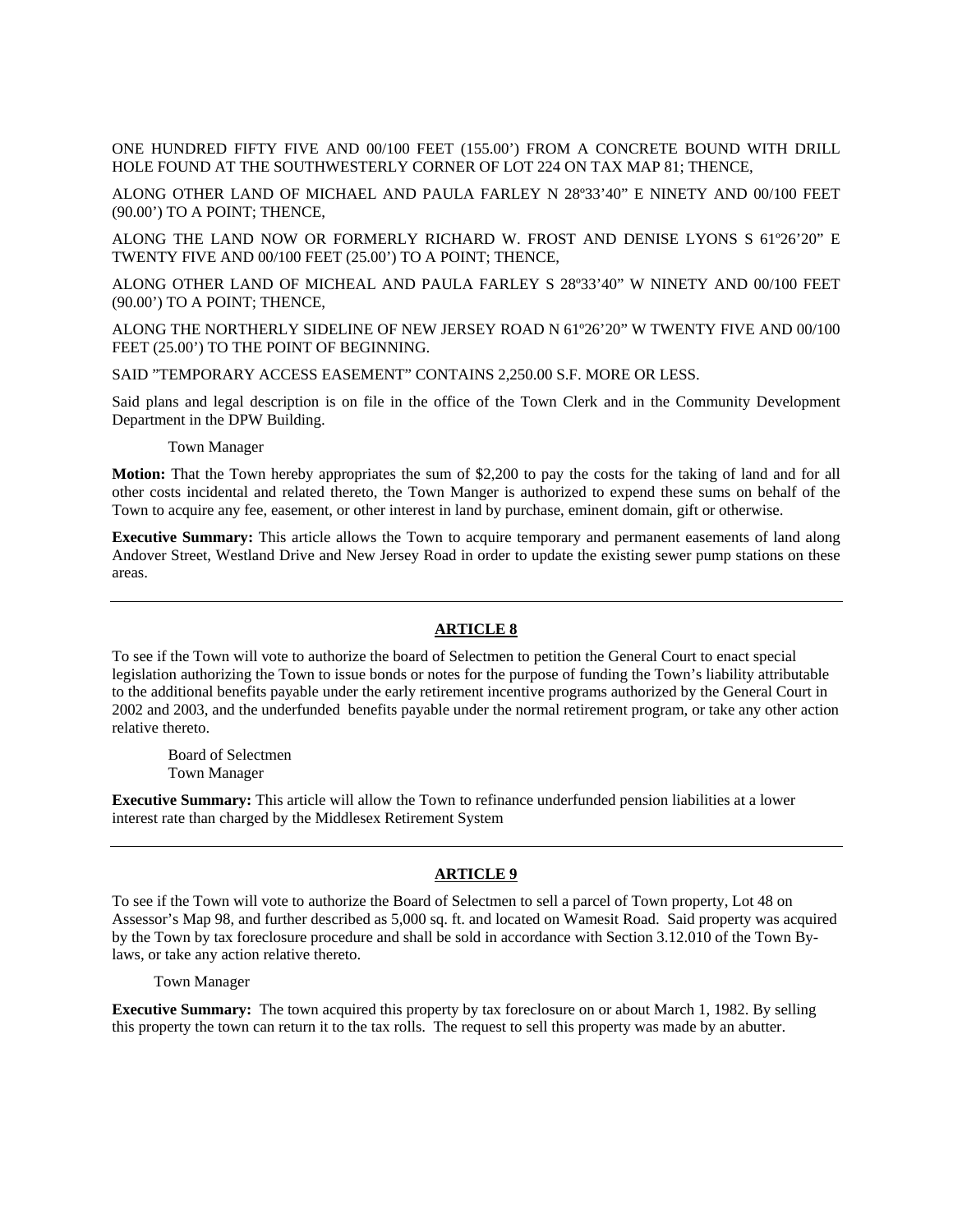### **ARTICLE 10**

To see if the Town will vote to transfer the following amounts from Provisions for Abatements and Exemption accounts that have a surplus to Provision for Abatements and Exemptions account that have a deficit as follows:

| FROM:                 |                   | TO:                        |             |
|-----------------------|-------------------|----------------------------|-------------|
| <b>FY98 Provision</b> |                   | \$2,589.69 FY05 Provision  | \$67,635.47 |
| FY04 Provision        |                   | \$50,000.00 FY06 Provision | \$30,411.83 |
| FY07 Provision        | \$45,457.61       |                            |             |
| Total                 | \$98,047.30 Total |                            | \$98,047.30 |

Town Manager

**Executive Summary:** This transfer eliminates the deficits in the FY05 and FY06 Provision for Abatements and Exemption accounts by transferring surplus balances from the FY98, FY04 and FY07 Provision for Abatements and Exemptions accounts. Therefore these deficits will not have to be raised on the FY09 Tax Recap. This transfer has been approved by the Tewksbury Board of Assessors.

### **ARTICLE 11**

To see if the Town will authorize the Board of Selectmen to petition the state legislature for special legislation to authorize the Division of Capital Asset Management for the Commonwealth of Massachusetts to enter into a long term lease with the Town of Tewksbury for the placement of microwave and communication equipment on the water tower at the Tewksbury Hospital for the Town-wide microwave and communication system, with the terms and conditions to be agreed upon by the parties, or take any action relevant thereto.

Board of Selectmen Town Manager

**Executive Summary:** This Article will allow the Town to acquire a long-term lease for the Town-wide microwave and communication system, installed on the water tower at the Tewksbury Hospital.

#### **ARTICLE 12**

To see if the Town will vote to appropriate and raise by borrowing the sum of \$375,000 to be added to the sum of Article 6 of the October 5, 2004 Special Town Meeting for the costs of design, construction and supervision of construction related to the expansion of the water storage system in the Town of Tewksbury including other costs incidental and related thereto; that the Town Manager is authorized to expend these sums on behalf of the Town to acquire any fee, easement or other interest in land by purchase, gift or otherwise, and that to meet this additional appropriation, the Treasurer, with the approval of the Board of Selectmen, is hereby authorized to borrow \$375,000 under and pursuant to Chapter 44 Sections 7 and 8 and Chapter 29C, of the Massachusetts General Laws, or any other enabling authority and to issue bonds or notes of the Town therefore or borrow from the Massachusetts Water Pollution Abatement Trust and that the Town Manager is authorized to apply for, accept and expend any federal, state or private grants or contributions that may be available with respect to the project, all of which contributions and grants shall be applied to the project in addition to the sums appropriated by the Town for such purposes or take any action related thereto.

Town Manager

**Motion:** That the Town hereby appropriates the additional sum of \$375,000 to be expended by the Town Manager for the purpose of financing the design, construction and supervision of construction related to the expansion of the water storage system in the Town of Tewksbury including any other costs incidental and related thereto; including